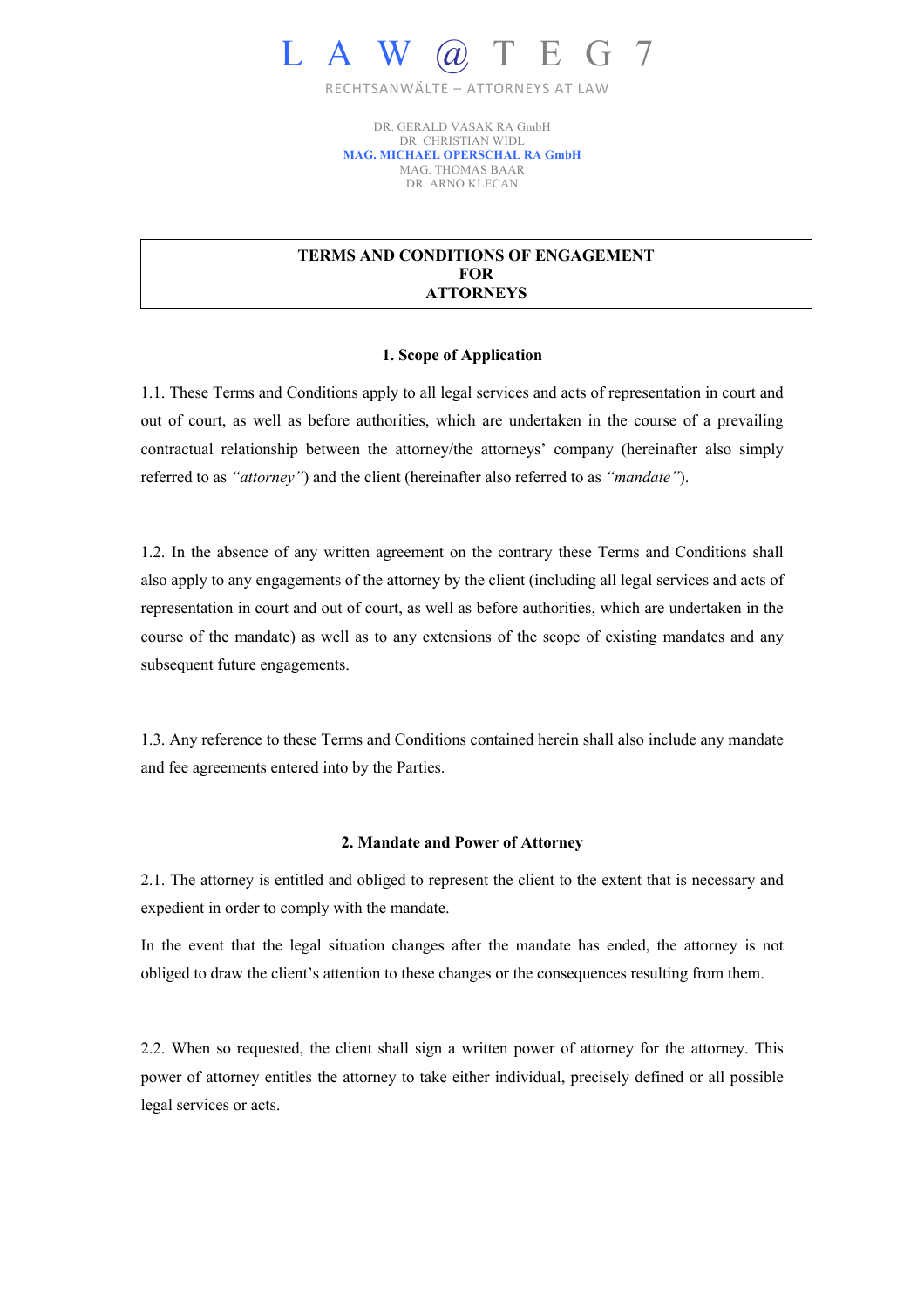2.3. The legal consulting services shall be rendered exclusively in matters pertaining to Austrian law, but not to foreign law. Consequently, the attorney shall bear no liability for lack of expertise in foreign law related questions. The law of the European Union shall not be deemed foreign law, however the laws of its individual member states shall be deemed foreign law. In cases containing an international dimension the attorney shall render his services in cooperation with local legal advisors.

2.4. The legal consulting services shall not include tax or fiscal law related matters. In these matters the client is advised to contact tax and/or fiscal professionals.

2.5. Legal opinions and other written statements shall be prepared exclusively for the client and shall be disclosed to any third parties with the attorney's prior consent only.

## **3. Principles of Representation**

3.1. The attorney shall perform the representation entrusted to him in conformity with statutory provisions and to represent the rights and interests of the client vis-à-vis everyone applying diligence, loyalty and conscientiousness.

3.2. As a matter of principle, the attorney is authorised to carry out his services at his own discretion and to take all measures, especially to use all means of prosecuting and defending a case, as long as they do not conflict with the client's mandate, the attorney's conscience or the law.

3.3. If the client issues an instruction, compliance of which is incompatible with the principles for the proper exercise of the profession of the attorney, based on statutory provisions or other statutory regulations regarding codes of conduct (e.g. the *Richtlinien für die Berufsausübung der Rechtsanwälte* [RL-BA]", i. e. the *Guidelines for the Exercise of the Profession of Attorneys* or the common practice regarding awards of the Supreme Commission for Appeals and Disciplinary Measures for Attorneys and Trainee Attorneys [OBDK]), the attorney shall reject the instruction. If the attorney considers instructions to be inappropriate for, or even to the detriment of the client, the attorney shall inform the client of the possibly negative consequences before carrying out the client's instructions.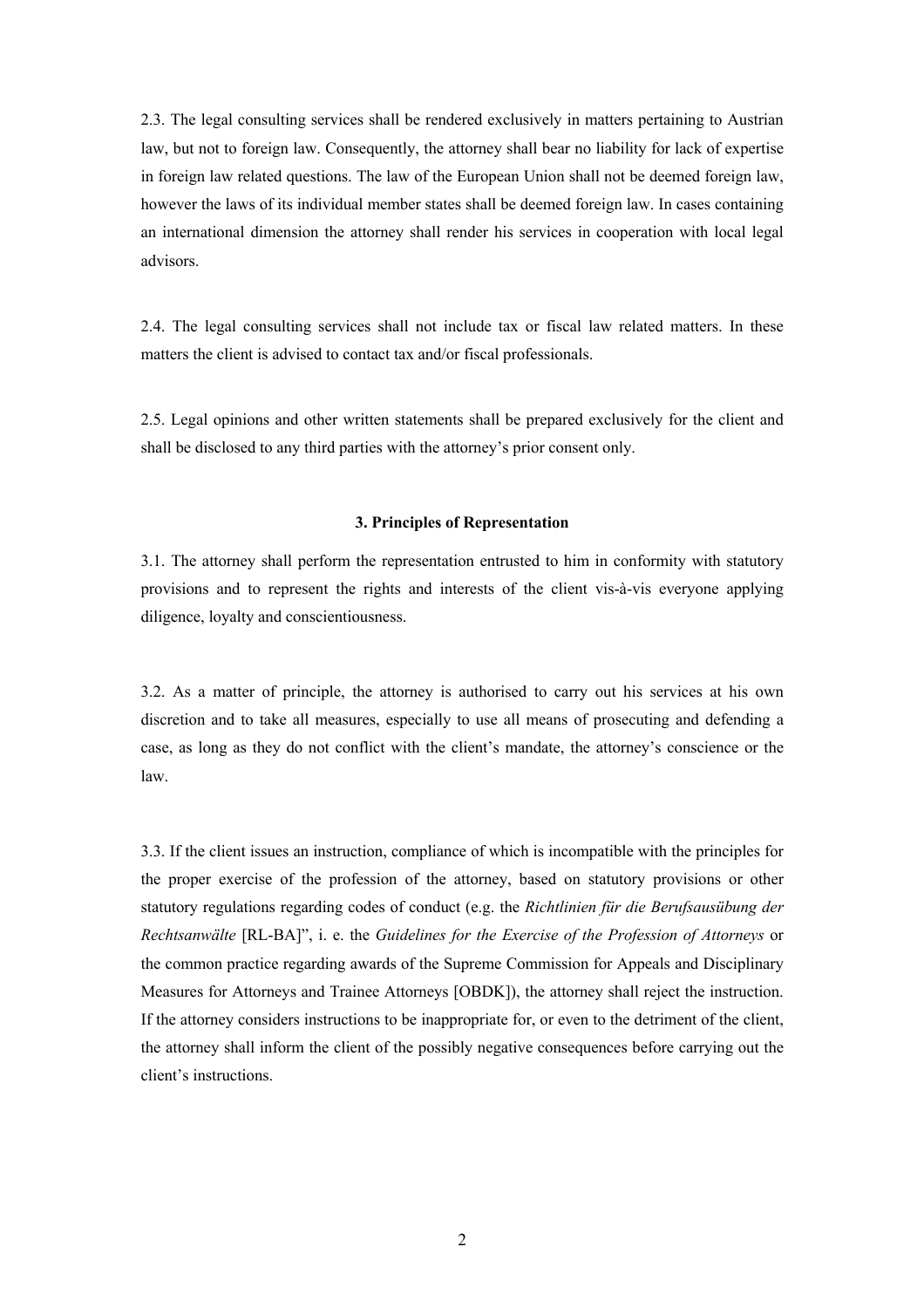3.4. In the event of imminent danger the attorney is authorised to take or to refrain an act, although this may not expressly be covered by the mandate or is contrary to the given instructions, if this appears to be urgently required in the interest of the client.

### **4. Client's Obligation to Provide Information and to Cooperate**

4.1. After the client has entered into a mandate, the client is obliged to provide the attorney with all information and facts, without delay, which may be of significance for complying with the mandate, as well as to make available all required documents and means of evidence to the attorney.

The attorney has the right to assume that the information, facts, certificates, documents and means of evidence are correct, unless their incorrectness is obvious.

For obtaining all facts the attorney shall ask the client target-oriented questions and/or use other appropriate methods. The second sentence of section 4.1 applies to the correctness of the supplementary information.

4.2. During the term of the mandate the client is obliged to inform the attorney in case of changed or newly arising circumstances which might be of significance in connection with the performance of the mandate, immediately after they have come to the client's attention.

## **5. Obligation of Confidentiality, Collision of Interests**

5.1. The attorney is bound by professional secrecy in all matters which have been entrusted to him and all facts which he gets to know in his capacity as an attorney, if the confidentiality is in the interest of his client.

5.2. Within the terms of applicable laws and guidelines, the attorney is entitled to assign to all staff members the processing of matters, to the extent that there is a proof that these staff members have been instructed of the obligation to maintain confidentiality.

5.3. The attorney shall be released from the duty of confidentiality only to the extent that is necessary in order to prosecute the attorney's claims (especially claims for the attorney's fee) or to defend claims against the attorney (especially claims for damages by the client or third parties against the attorney).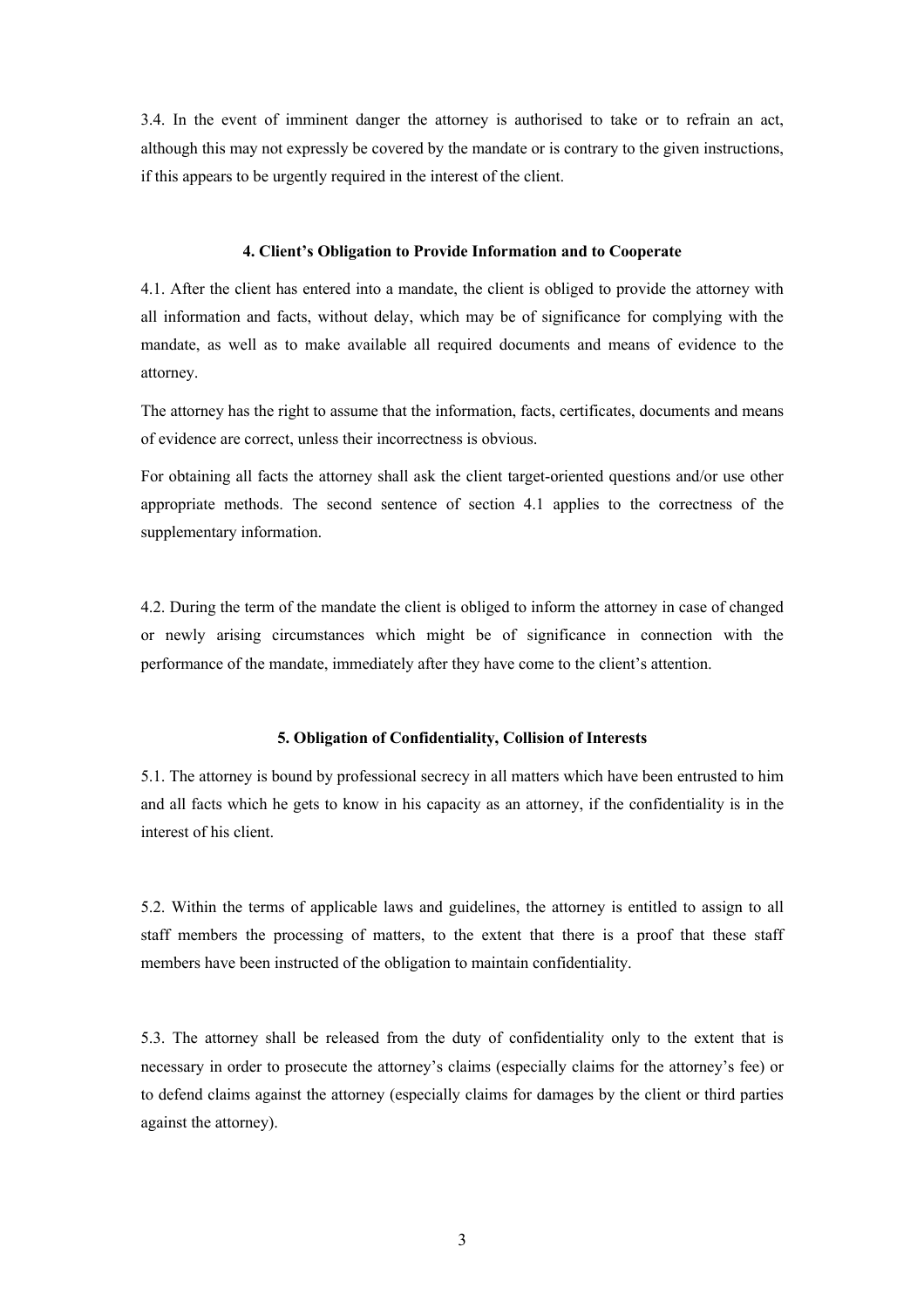5.4. The client may release the attorney from the obligation of confidentiality at any time. This release from the confidentiality by the client does not release the attorney from the obligation of verifying whether the attorney's statement is in the best interest of his client.

5.5. The attorney has to examine whether the performance of the mandate creates a risk of conflict of interests under the terms of the Regulations Regarding Attorney's Practices [Rechtsanwaltsordnung].

### **6. Attorney's Obligation to Inform the Client**

The attorney has to inform the client in sufficient detail, in oral or written form, about the actions taken in connection with the mandate.

#### **7. Sub-Authorization and Substitution**

The attorney may ask a trainee attorney in attorney's services or another attorney, or that attorney's authorized trainee attorney, to represent the attorney (sub-authorization).

In the case of being prevented the attorney may pass on the mandate or individual activities to another attorney (substitution).

## **8. Fees**

8.1. In the absence of other agreement, the attorney is entitled to receive an adequate fee.

8.2. Also when agreeing on a lump sum or time based fee, the attorney – in addition to the attorney's fee – is at least entitled to the cost refund recovered from the opposing party, to the extent that this amount can be collected; otherwise, the attorney shall receive the agreed lump sum or time based fee.

8.3. The value added tax at the statutory rate shall be added to the fee due to/agreed with the attorney, as well as all required and appropriate expenses (e.g. for travelling expenses, telephone, telefax, copying) and the cash expenses incurred on behalf of the client (e.g. court fees).

8.4. The client takes note of the fact that estimates, made by the attorney, regarding the anticipated amount of the fee are without obligation and can not be regarded as a binding cost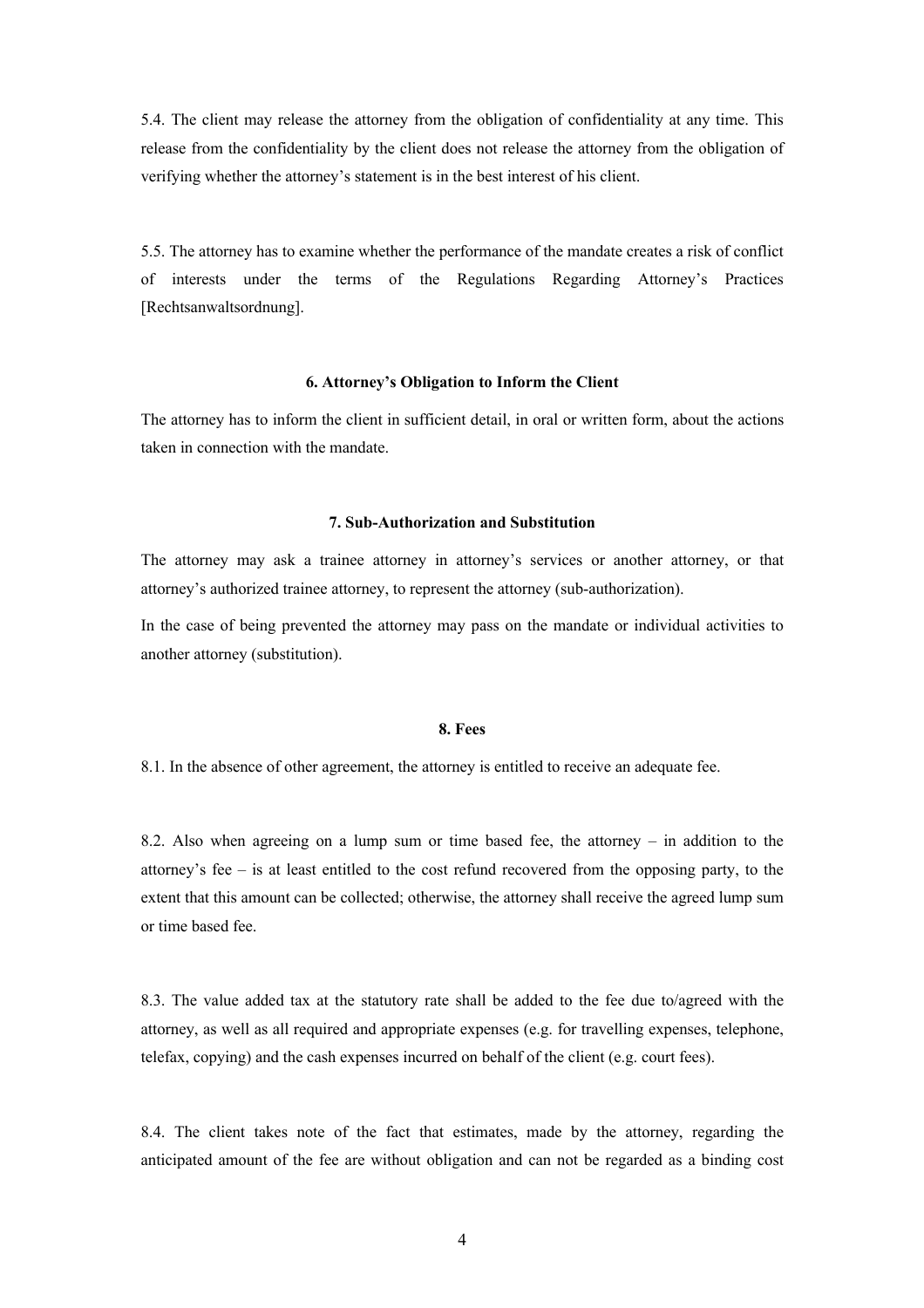estimate (as defined by § 5 (2) of the Austrian Consumer Protection Act [KSchG]), since it is in the nature of the attorney's performance that its scope can not be reliably assessed in advance.

8.5. The effort required for calculating the fee and preparing the invoice shall not be debited to the client. However, this does not apply to the effort required for translating the list of services provided, upon client's request, into another language than German. Unless there are other agreements, the effort for drawing up letters to the client's auditor, prepared upon client's request, e.g. stating the status of pending cases, assessing the risk for the purpose of setting aside provisions and/or reporting on the state of outstanding fees at a certain reporting date are debited to the client's account.

8.6. The attorney is authorised (but is not under an obligation) to send invoices at any random point in time, in any event, however, every quarter, as well as to ask for advances on the fee.

8.7. In the event that the client is an entrepreneur, an invoice forwarded to the client and properly broken down to its various items shall be deemed to have been approved, if the client does not oppose it in writing within one month of its receipt (receipt by the attorney is the decisive date).

8.8. The payment term for all invoiced amounts is 14 days from the date of invoice.

8.9. If the client is in delay with the paying all or a part of the fee, he shall pay interest on arrears to the attorney at the statutory amount, as a minimum, however, 4 % above the respectively applicable basic interest rate from the final day of the payment term.

Any further legal claims (e. g. pursuant to  $\S$  1333 of the Austrian General Civil Law Code [ABGB]) remain unaffected.

8.10. All expenses paid to courts or authorities (cash expenses) and costs (e. g. for sub-contracted performances by third parties) may be forwarded to the client – in the discretion of the attorney – for direct settlement by the client.

8.11. In the event that several clients enter into a mandate with the attorney, all clients are jointly and severally liable for any claims arising to the attorney in this connection.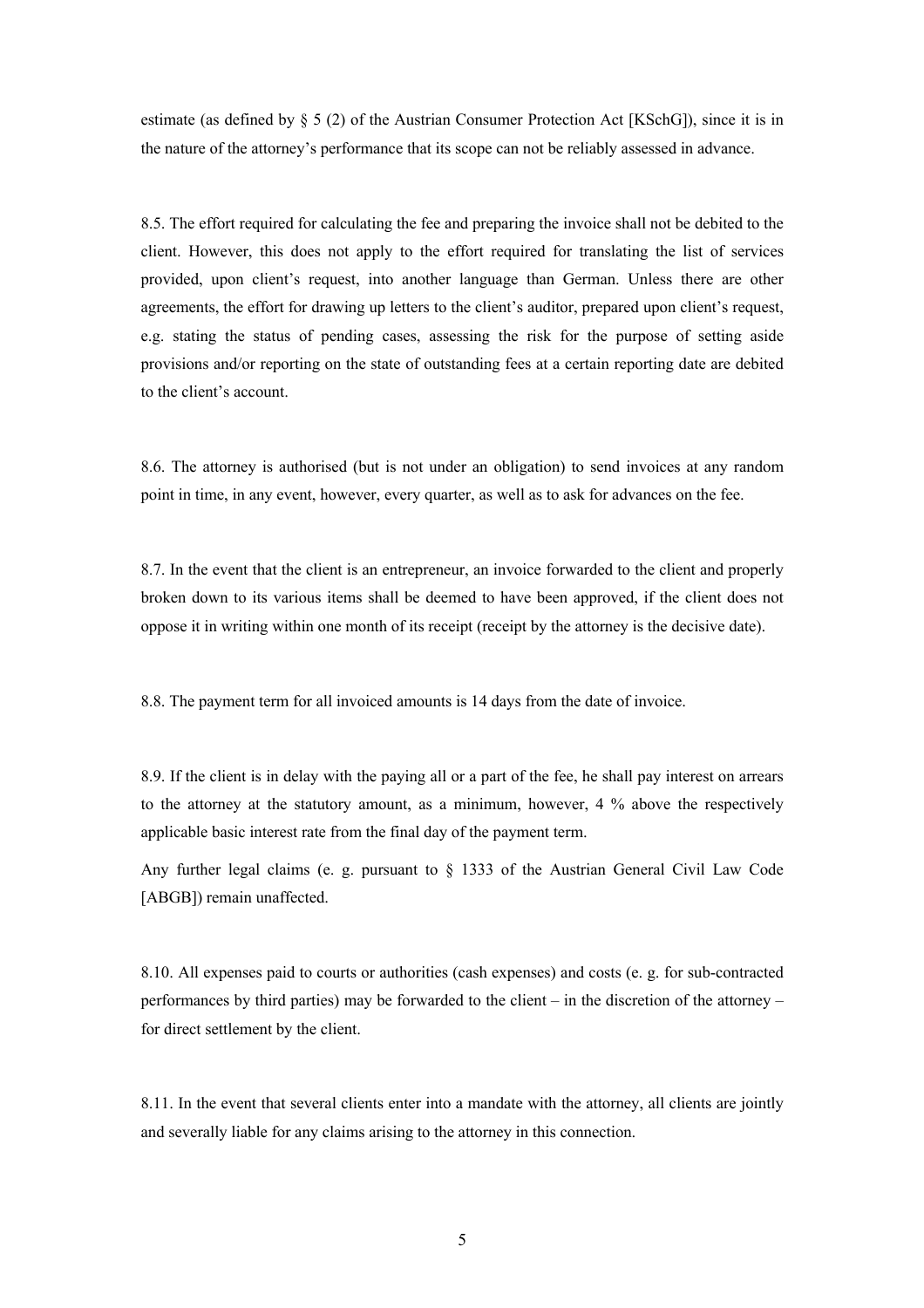8.12. Client's claims for cost refunds against the opposite party, in particular arising in connection with a judicial, administrative or arbitrational dispute, are herewith assigned to the attorney in the amount of the attorney's fee, as soon as they arise. The attorney is authorised to inform the opposite party of this assignment at any time.

8.13. In case billing an hourly rate is agreed, the attorney shall bill his services in accordance with the most recently specified hourly rates and expenditure of time per each commenced half hour. The hourly rates depend on the professional experience and expertise of the engaged lawyers and associates. The hourly rates are stated in Euro, shall be regularly reviewed by the attorney and the client shall be notified of any changes. Services rendered by individual attorneys and/or associates shall be billed in a single invoice.

# **9. Retainer**

9.1. Retainer payments wired to the attorney shall be held in an escrow account for the time being. Once the services rendered are duly invoiced the attorney shall have the right to transfer the invoiced amount into his own account for his free disposal.

9.2. The attorney shall also have the right to cover from the retainer payments transferred into the escrow account all cash expenses to be made on behalf of the client.

9.3. In the event that an agreed retainer payment is not made in due time, the attorney shall have the right to rescind the mandate with immediate effect and to invoice the outstanding fees.

#### **10. The Attorney's Liability**

10.1. The attorney's liability for faulty advice or representation is limited to the insured sum available in every specific case, but amounts at least to the insured sum indicated in § 21 a of the Regulations Regarding Attorney's Practices [Rechtsanwaltsordnung] in its respectively valid version. At present, the amount is  $\epsilon$  400,000.00 (in words: euro four hundred thousand). If a mandate relationship has been entered with an attorneys' company in the legal form of a private limited company [GmbH] the amount is  $\epsilon$  2,400,000.00 (in words: euro two million four hundred thousand). Any liability in excess of these maximum amounts is expressly waived herewith. The above maximum amount applicable comprises all claims existing against the attorney for faulty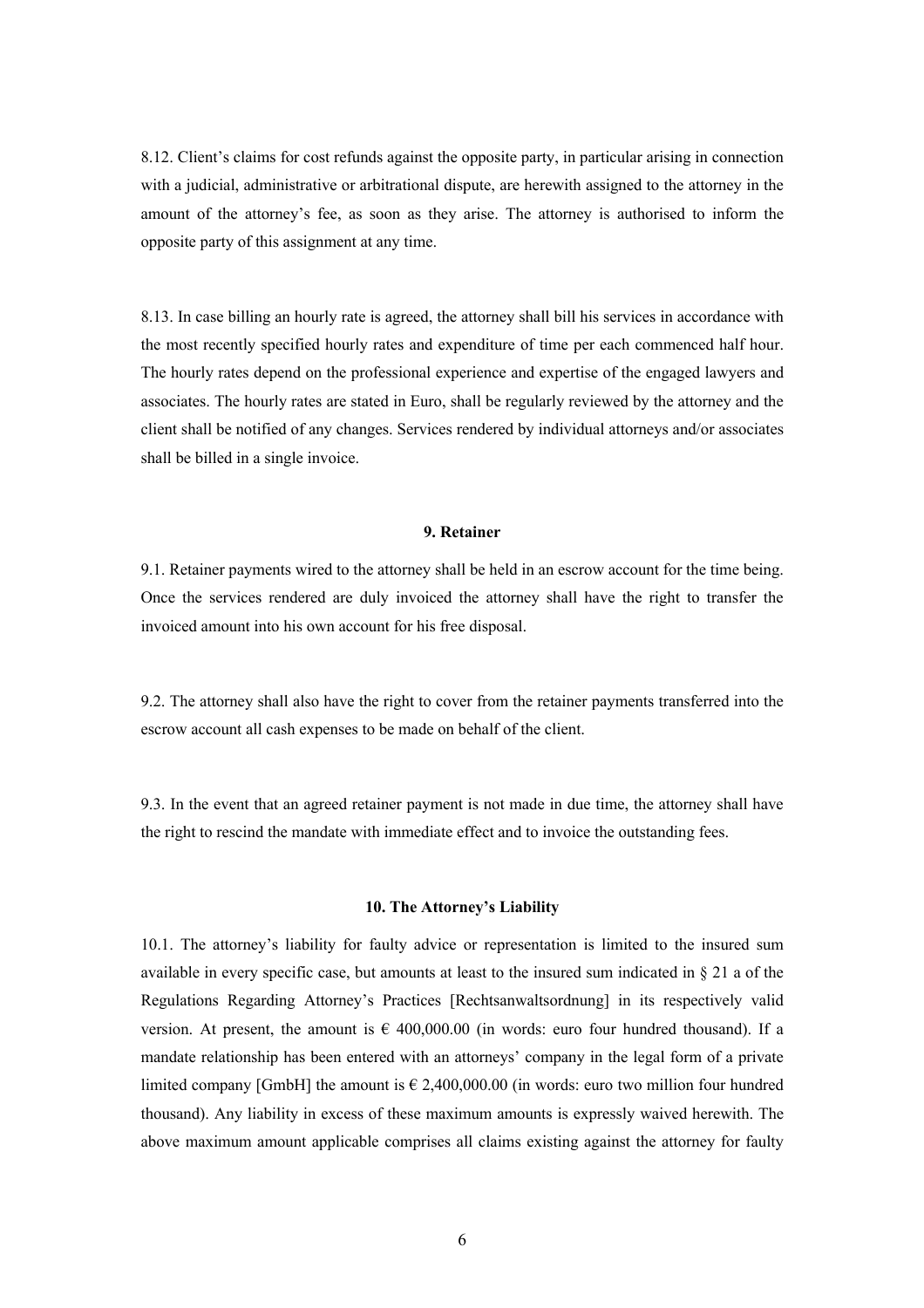advice and/or representation, such as, in particular, claims for damages and price reduction. In the presence of two or several competing damaged parties (clients), the maximum amount of each damaged party shall be reduced in proportion to the amounts claimed.

10.2. This restriction of liability shall apply to (i) each mandate granted to our firm, (ii) any liability towards third parties, e.g. out of a contract with protective effect for third parties, and (iii) damage due to gross or minor negligence; in the event that the client is a consumer, this restriction of liability applies only to events in which the damage is due to minor negligence.

10.3. Any liability for damage by attorneys not working on the respective case is expressly waived.

10.4. The attorney shall be liable for individual sub contracted services, provided by third parties with the consent of the client in the framework of the attorney's performance (especially external experts or foreign attorneys in cases containing an international dimension), who are neither staff members nor partners, only in case of fault in selecting the third party.

10.5 If an attorneys' company has been engaged the restrictions of liability pursuant to section 10.1 also apply to the benefit of all attorneys acting on behalf of the company (in their capacity as partners, managing directors, employed attorneys or in another function).

10.6. The attorney shall only be liable to the client but not to third parties. The client is obliged to expressly bring this circumstance to the attention of third parties who come into contact with the attorney's performance on account of the client's efforts.

### **11. Lapse / Preclusive Period**

Unless the law stipulates a shorter term of lapse or preclusion, all claims (excluding, however, warranty claims, if the client is not an entrepreneur as defined in the Austrian Consumer Protection Act [KSchG]) against the attorney shall lapse, unless the client has claimed them in court within six months (if the client is an entrepreneur) or within one year (if the client is not an entrepreneur) as of the date at which the client becomes aware of the damage and the damaging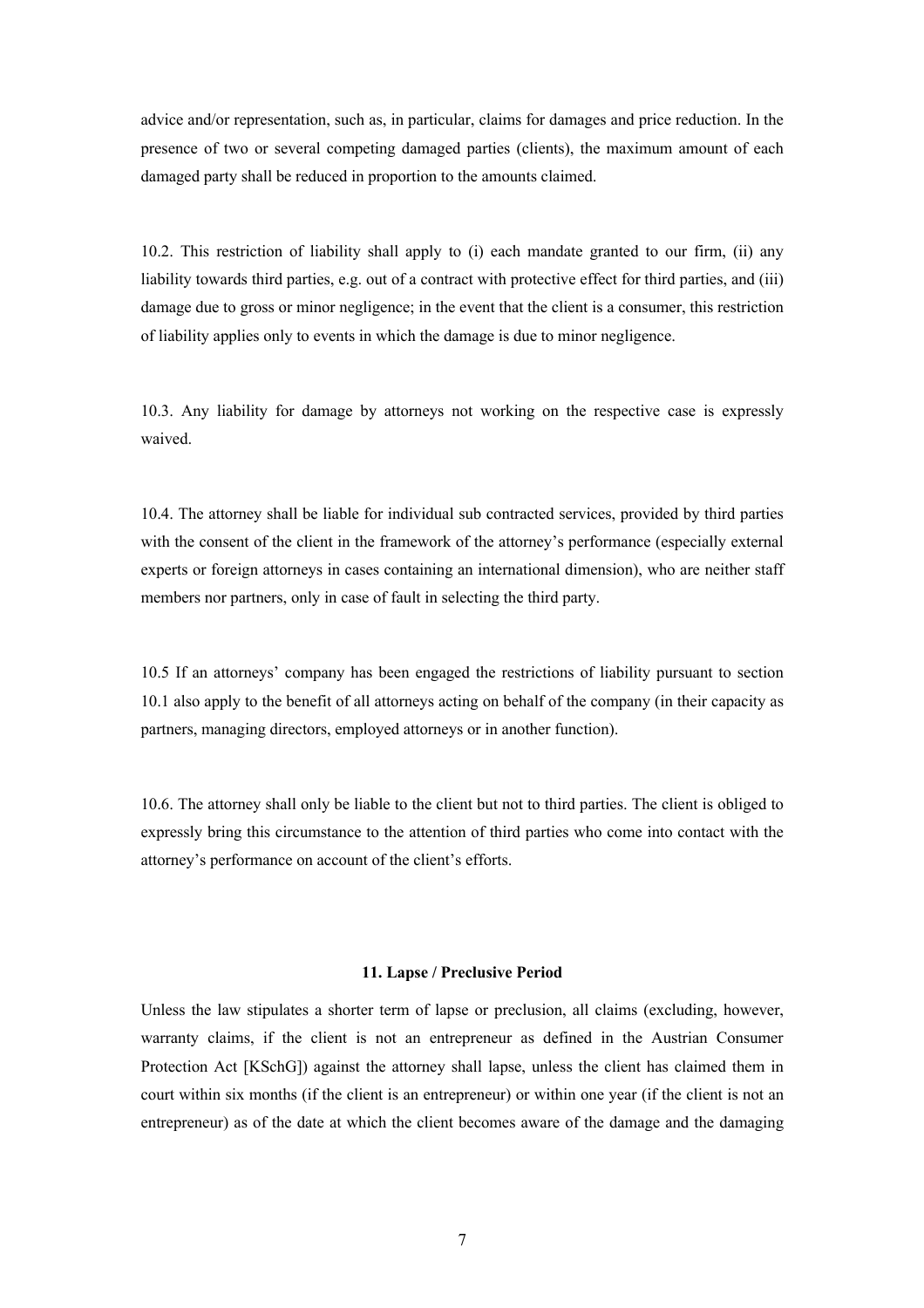party, or of the incident that otherwise gives rise to a claim, but at latest after the expiry of five years as of the conduct (infringement) causing the damage (giving rise to a claim).

## **12. Client's Legal Expenses Insurance**

12.1. In the event that the client has taken out legal expenses insurance, he shall inform the attorney thereof without delay and present the required documents (if available). However, independent of the foregoing, the attorney is also obliged to obtain information as to whether and to what extent there is insurance of legal expenses and apply for coverage under the legal expenses insurance.

12.2. The disclosure of legal expenses insurance by the client and obtaining coverage under the legal expenses insurance by the attorney do not affect the fee claim of the attorney against the client. Nor shall it be deemed as consent on the part of the attorney, i.e. to accept as the attorney's fee the payment made pursuant to the legal expenses insurance. The attorney shall draw the client's attention to this fact.

12.3. The attorney is not obliged to claim his fee directly from the legal expenses insurance, but may request payment of the full remuneration from the client.

# **13. Termination of the Mandate**

13.1. The client or the attorney may end the mandate at any time without observing a deadline and without giving any reasons. The attorney's fee claim remains unaffected by the foregoing.

13.2. In the event of a termination by the client or by the attorney, the attorney shall continue to represent the client another 14 days, inasmuch as this is necessary in order to protect the client against any legal detriment. This obligation does not apply in the event that the client revokes the mandate and states that he does not wish any further service by the attorney.

### **14. Obligation to Surrender**

14.1. The attorney shall return the originals of documents after the mandate relationship has ended upon the client's request. The attorney has the right to keep copies of these documents.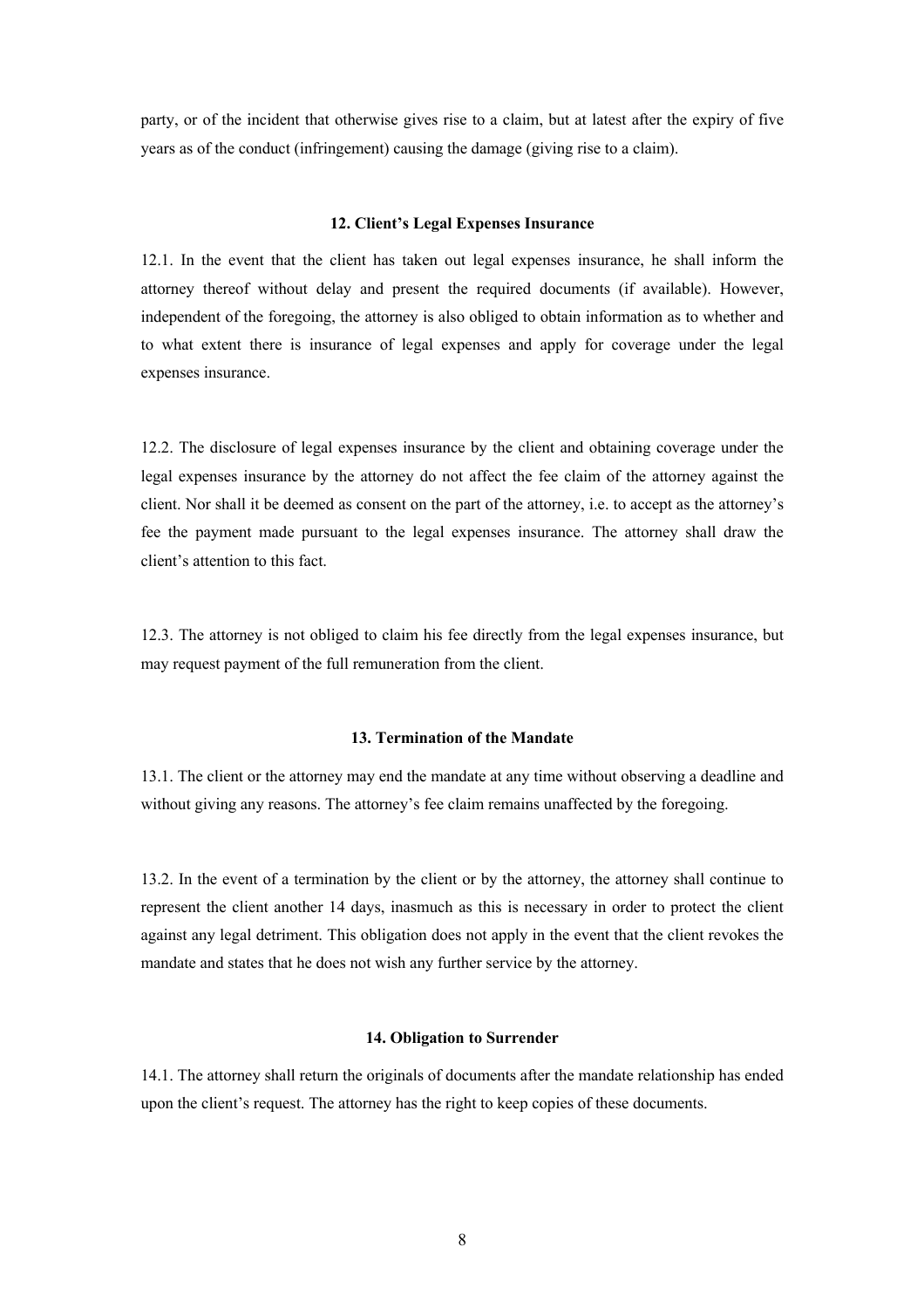14.2. Whenever the client asks for further documents (copies of documents) after the end of the mandate, which the client already received during the term of the mandate, the client shall bear the costs incurred in this connection.

14.3. The attorney is obliged to keep the files for a period of five years as of the end of the mandate and to provide the client with copies, if so needed, during that time. Section 13.2 applies in analogy to such costs.

Whenever there are longer statutory periods pertaining to the obligation to keep documents, these shall be observed. The client agrees to the destruction of the files (also of original documents) after the expiry of the obligatory storage period.

#### **15. Choice of Law and Jurisdiction**

15.1. The present Terms and Conditions and the client/attorney relationship governed by them shall be subject to Austrian substantive law.

15.2. Unless there are peremptory statutory provisions to the contrary, the parties agree on the sole competency of the court with jurisdiction over the subject matter at the seat of the attorney for all legal disputes arising from, or in connection with the contractual relationship, governed by the present Terms and Conditions, which also include disputes regarding its validity.

However, the attorney has the right to file claims against the client at any other court in Austria or abroad, which has competency over the place at which the client has his seat, domicile, place of business, or property.

The provisions on the legal venue as defined in § 14 of the Austrian Consumer Protection Act [KSchG] applies with regard to clients who are consumers as defined in the Austrian Consumer Protection Act [KSchG].

#### **16. Final Provisions**

16.1. Changes or amendments of the present Terms and Conditions shall be made in writing in order to be valid, whenever the client is not a consumer as defined by the Austrian Consumer Protection Act [KSchG].

16.2. Communications by the attorney to the client shall, in any event, be deemed to have been received if they are sent to the address communicated by the client when retaining the attorney, or